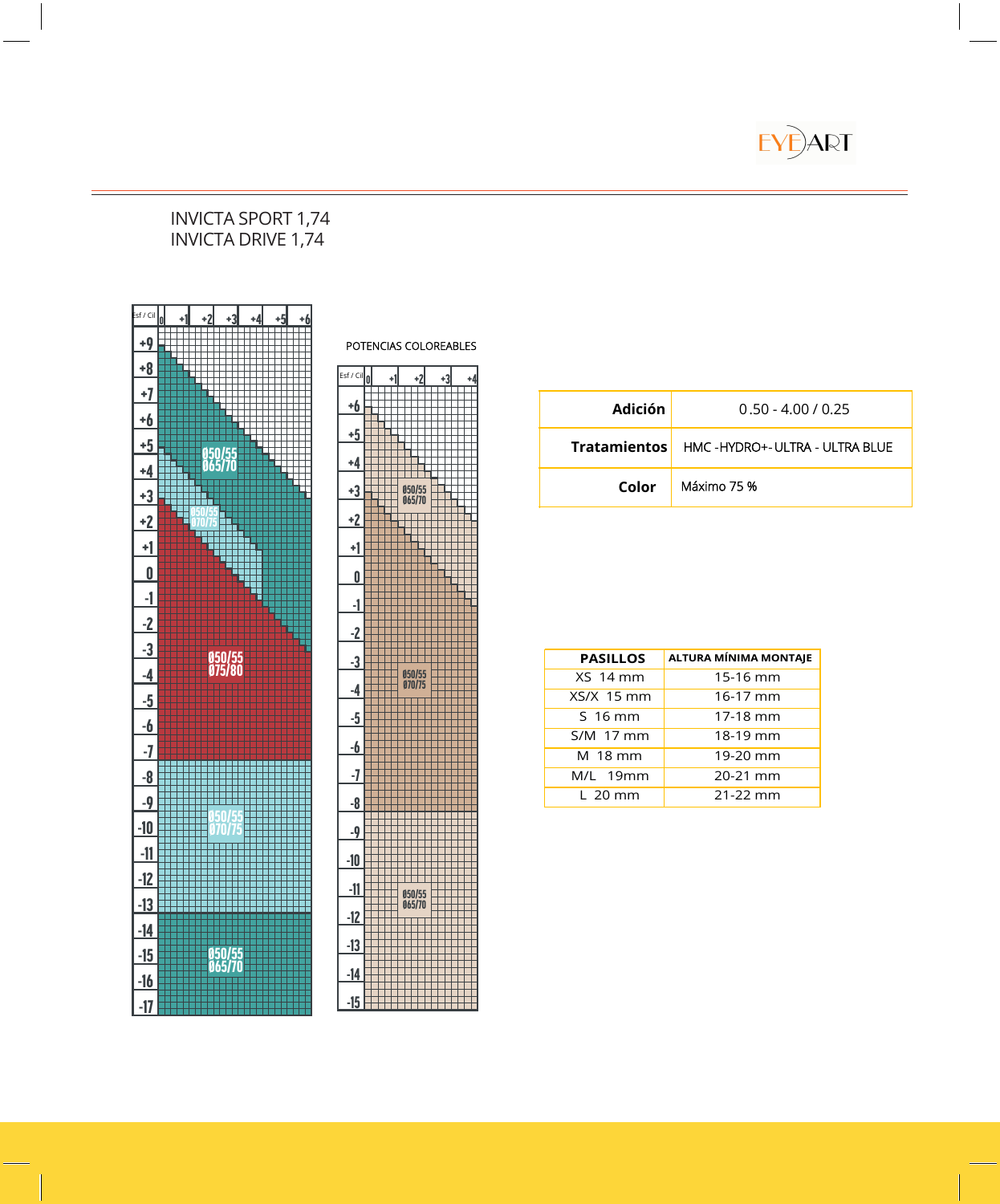

#### INVICTA SPORT 1,67 INVICTA DRIVE 1,67

## **Disponible con UV Blue Protect**



| Adición             | $0.50 - 4.00 / 0.25$                               |
|---------------------|----------------------------------------------------|
| <b>Tratamientos</b> | HMC - HYDRO+ - ULTRA - ULTRA BLUE<br><b>ESPEIO</b> |
| Color               | Máximo 85%                                         |

| <b>PASILLOS</b> | ALTURA MÍNIMA MONTAJE |
|-----------------|-----------------------|
| <b>XS 14 mm</b> | 15-16 mm              |
| $XS/X$ 15 mm    | 16-17 mm              |
| $S16$ mm        | 17-18 mm              |
| S/M 17 mm       | 18-19 mm              |
| M 18 mm         | 19-20 mm              |
| M/L 19mm        | 20-21 mm              |
| L 20 mm         | $21 - 22$ mm          |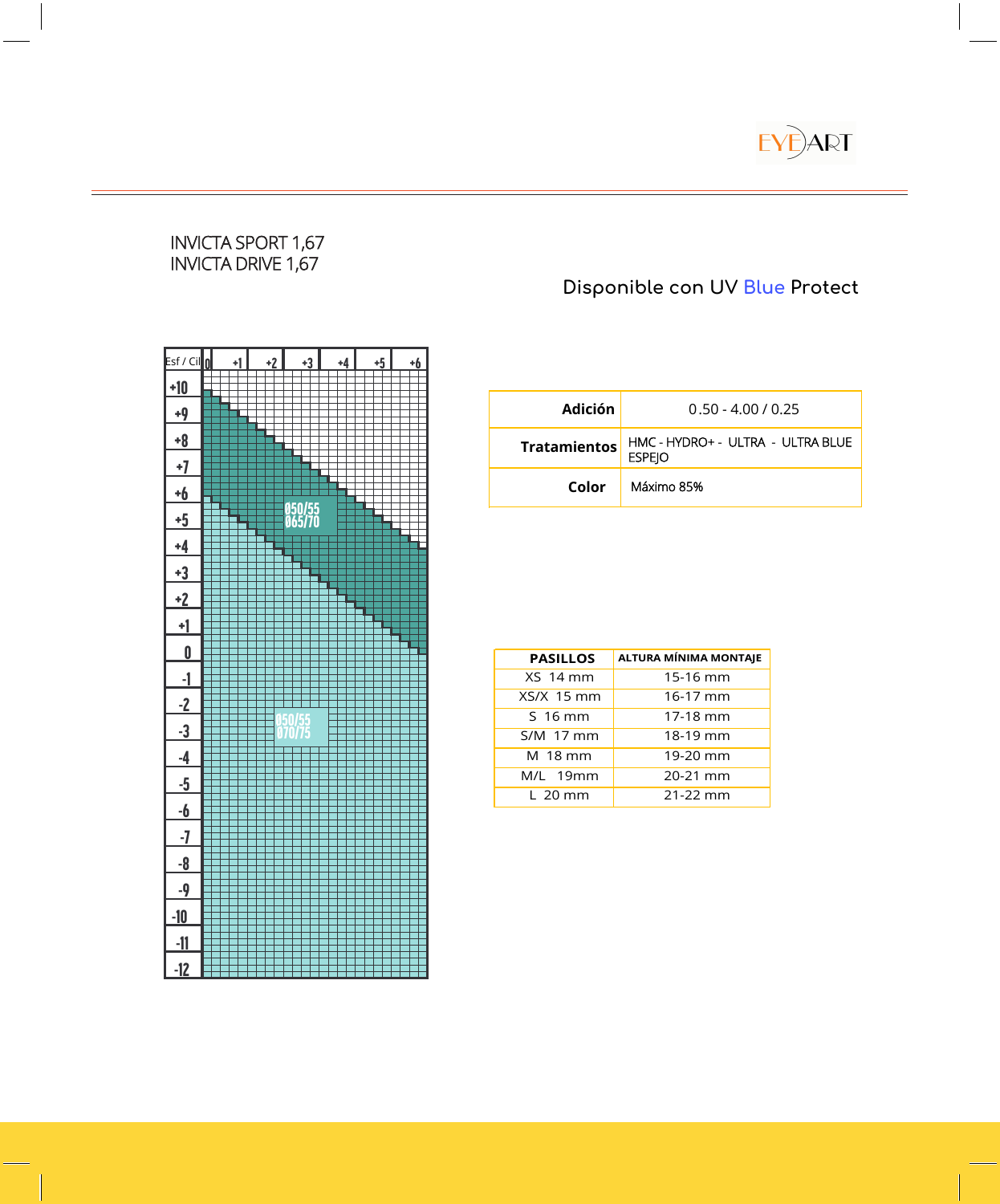

#### INVICTA SPORT 1,6 INVICTA DRIVE 1,6

# <sup>0</sup> +1 +2 +3 +4 +5 +6 +7 +6 **DELLET** 050/55 Ø65/70 +5 +4  $+3$  **THE**  $^{650/55}_{670/75}$ Ø70/75 +2 +1 Ø50/55 <sup>0</sup> Ø60/65 -1 -2 Ø50/55 Ø75/80 -3 -4 -5 Ø50/55 <u>– 6 december - 1965/70</u><br>1965/70 - 1970 - 1980 - 1980 - 1980 - 1980 - 1980 - 1980 - 1980 - 1980 - 1980 - 1980 - 1980 - 1980 - 1980 - 1 -7 -8 -9 -10 Esf / Cil

# **Disponible con UV Blue Protect**

| Adición             | $0.50 - 4.00 / 0.25$                                |
|---------------------|-----------------------------------------------------|
| <b>Tratamientos</b> | HMC - HYDRO+ - ULTRA - ULTRABLUE<br>- PURE - ESPEIO |
| Color               | Máximo 85%                                          |

| <b>PASILLOS</b> | <b>ALTURA MÍNIMA MONTAJE</b> |
|-----------------|------------------------------|
| <b>XS 14 mm</b> | 15-16 mm                     |
| $XS/X$ 15 mm    | 16-17 mm                     |
| S 16 mm         | 17-18 mm                     |
| S/M 17 mm       | 18-19 mm                     |
| M 18 mm         | 19-20 mm                     |
| M/L 19mm        | 20-21 mm                     |
| $L$ 20 mm       | 21-22 mm                     |